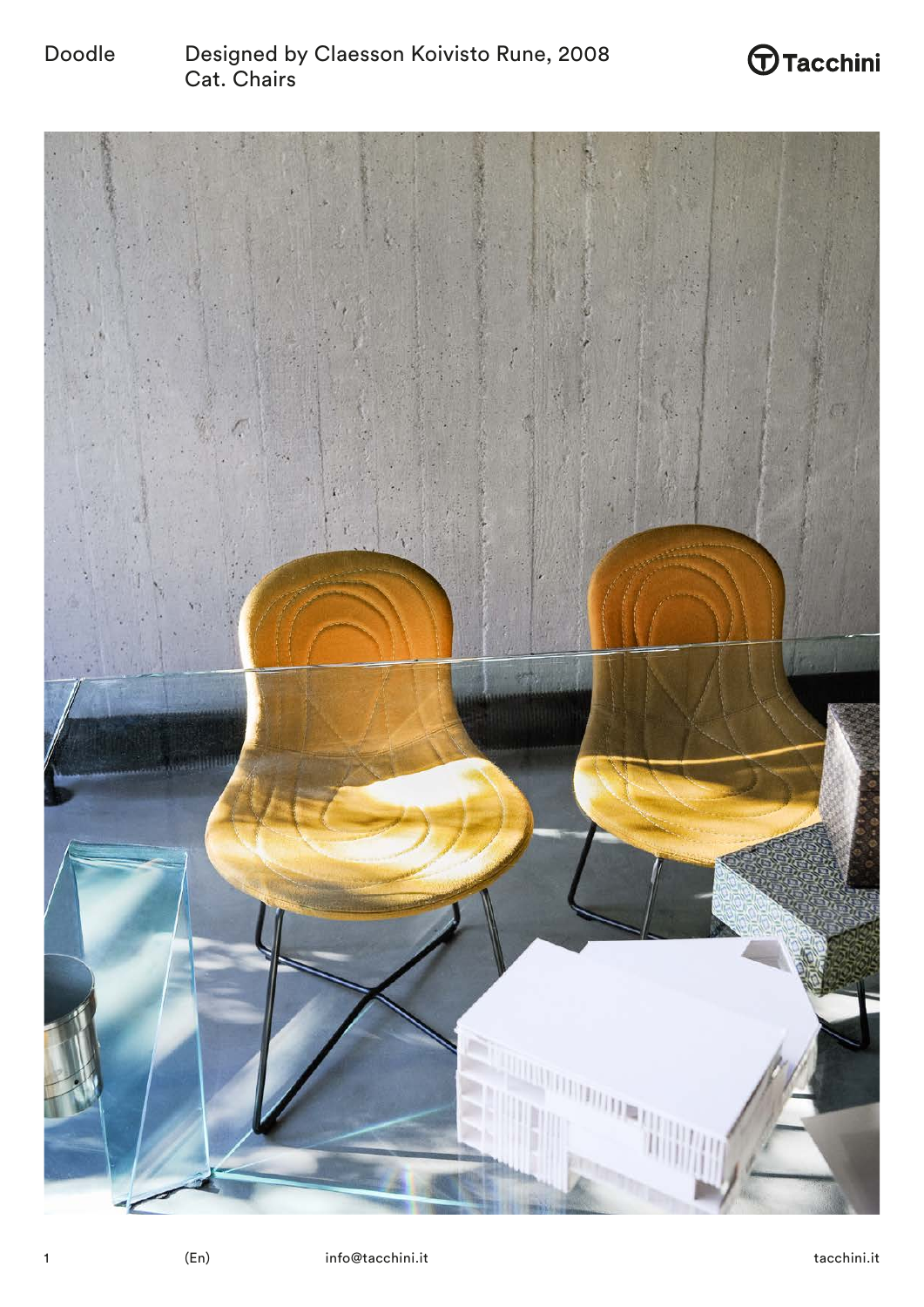# Doodle Designed by Claesson Koivisto Rune, 2008 Cat. Chairs





Doodle

Designer: Claesson Koivisto Rune Year: 2008

Like the armchair from the same collection, the chair and stool also draw their inspiration from doodles, which are depicted here in the visible toneon-tone or contrasting stitching in the covering. Designed to fulfil a wide range of needs, Doodle chairs and stools are equally well-suited to home and contract settings, from the workplace through to the hospitality sector.

Developed by Tacchini in Italy

| Dimensions (cm) |              |              |              |                                                                                                                             |                                                       |
|-----------------|--------------|--------------|--------------|-----------------------------------------------------------------------------------------------------------------------------|-------------------------------------------------------|
| Cod. ODOA51     | Cod. ODOB51  | Cod. ODOAG51 | Cod. ODOBG51 | Cod. ODOC62                                                                                                                 | Cod. ODOCG62                                          |
|                 |              |              |              |                                                                                                                             |                                                       |
| H seat 45 cm    | H seat 45 cm | H seat 45 cm | H seat 45 cm | W 51 D 57 H 80 cm W 51 D 60 H 91 cm W 51 D 57 H 80 cm W 51 D 60 H 91 cm W 62 D 59 H 85 cm W 62 D 59 H 85 cm<br>H seat 46 cm | H seat 46 cm                                          |
| Cod. ODOD87     | Cod. ODOS49  |              |              | Non-removable<br>covers                                                                                                     | <b>CAD Files:</b><br>3D (.dwg, .3ds)<br>2D (.dwg)     |
|                 |              |              |              |                                                                                                                             | Download CAD<br>files at tacchini.it/<br>en/downloads |

W 87 D 78 H 77 cm W 49 D 53 cm H seat 41 cm

H 100 H seat 76 cm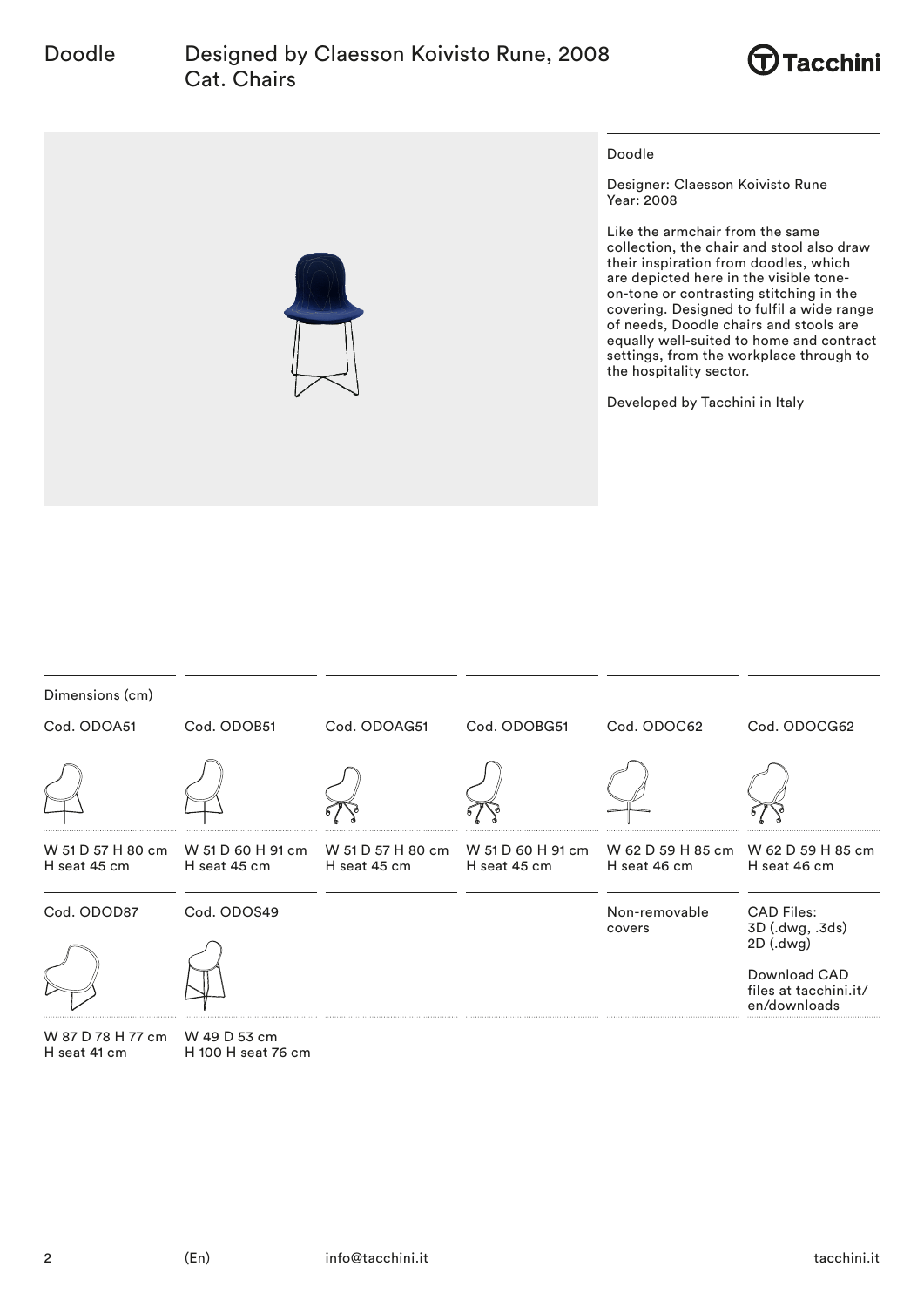

Materials description

Internal frame: cold foam with metal inserts.

Base: tubular metal base Ø 16 mm, powder-coated painted or chromed.

Upholstery: non removable cover.



# Suggested upholsteries



Divina Super Leather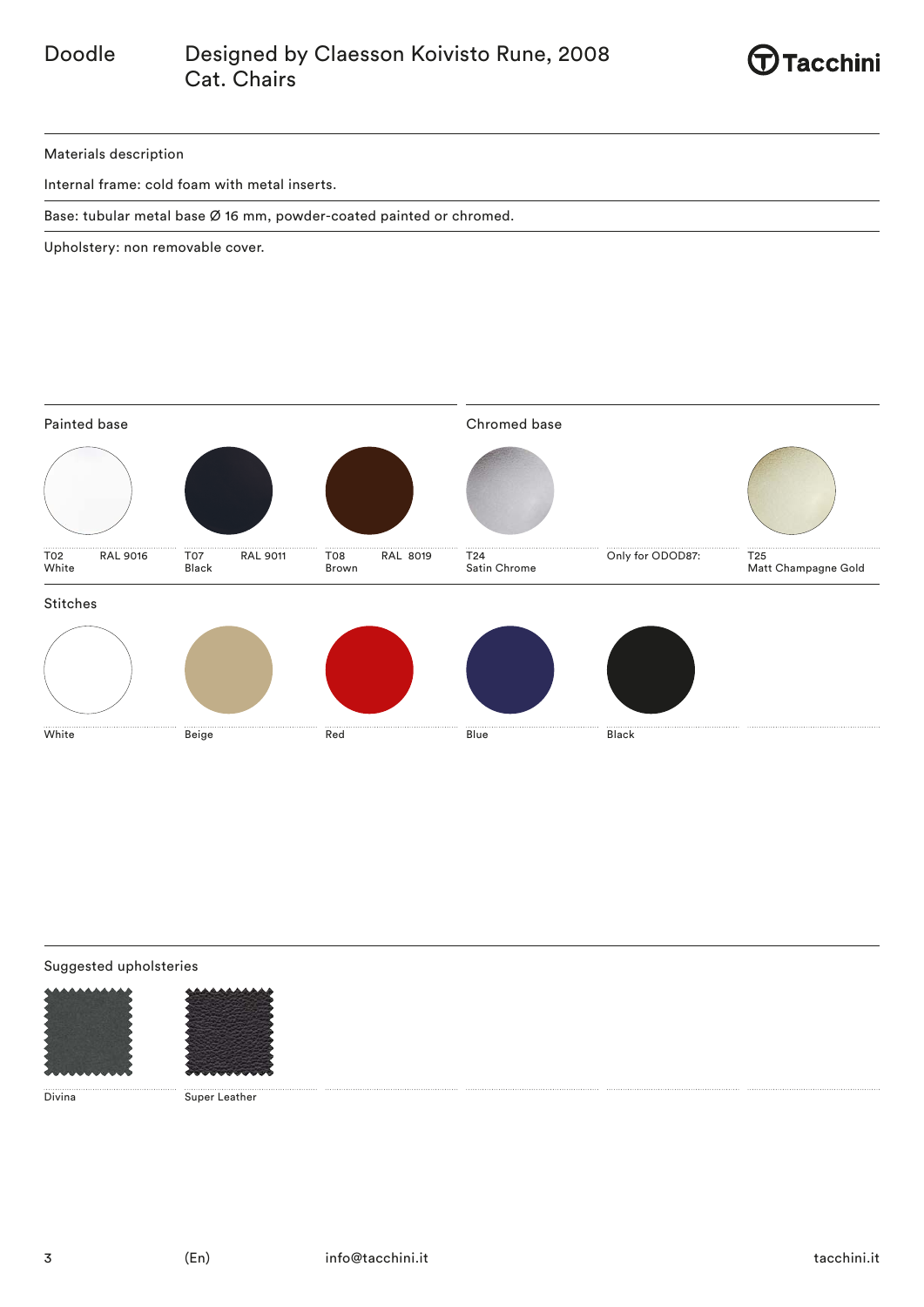

Materials informations



| Cold foam             | 40% |
|-----------------------|-----|
| Metal                 | 35% |
| Upholstery            | 23% |
| Plastic components 2% |     |

## Recyclability

All Doodle elements are 100% recyclable when fully separated. Tacchini undertakes on-going research and development, with efforts made to introduce products which are a perfect combination of function and safety without jeopardizing the final design of the same articles. During production attempts are made to minimize noise and emission levels and to reduce rejects as far as possible. All the single materials which make up the production process, once disassembled, can be reused several times, maintaining a high quality standard.

### Polyurethane

Flexible expanded polyurethane is a solid The need to combine complex yet elastic polymeric material with open cell structure. It is a non-toxic material and above all free from ozone-damaging components. Production and processing of the polyurethane we use meet the objectives of the new policy of ensuring the protection of human health and of the environment. We focus in particular on the choice and use of the types of density of polyurethane suitable for preserving over the years the features of load capacity, elasticity and resilience. Foam For products used in public spaces flame-retardant expanded polyurethane is chosen, tested and certified according to international regulations.

### Metal

lightweight shapes with resistant materials necessarily involves the use of metals ouch as steel and aluminium. products in polyurethane foam are made with an inner steel frame for adding strength to the structure. The bases are in tubular metal which can be chromed with a gloss or satin finish or painted with epoxy powders.

Similar to polyurethane, foam is used for moulding products with special and organic shapes. It is a material which is highly resistant to ageing and flames. Its appearance at the edges is clean, compact. All products made with a foam structure offer a solution with extraordinary comfort.

Packaging

Doodle element is dispatched already assembled. It is protected by tissue paper and cellophane to protect the covering from dust and direct contact with the cardboard. The product is packed in rigid cardboard boxes suitable for world export. Manufacture of the packaging observes the criteria for recovery both as recycling and energy recovery and composting.

Once a product reaches the end of its life cycle it has to be eliminated. To discover more about Tacchini environmental policy please visit: www.tacchini.it